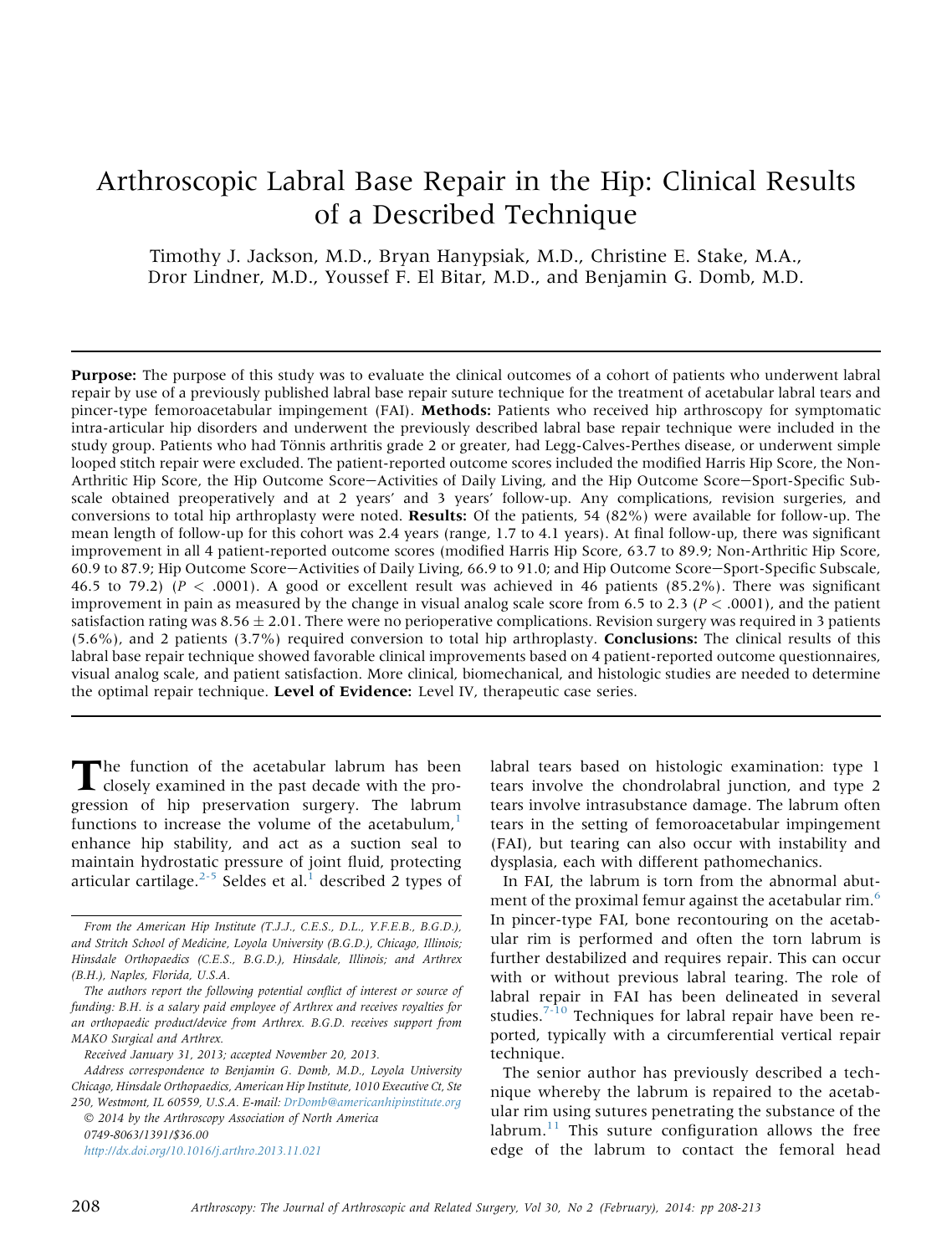without any interposed suture on the femoral head articular cartilage. The theoretical advantage of this technique is that because less labral tissue is incorporated into the suture, the free edge of the labrum has a lower likelihood of elevating off of the femoral head, removing the suction-seal effect of the labrum. This is an observation made by the senior author. This technique was met with some controversy in the form of a letter to the editor that highlighted the alreadyreported good clinical outcomes reported with the

looped stitch.<sup>[8,12,13](#page-5-0)</sup> The purpose of this study was to evaluate the clinical outcomes of a cohort of patients with a minimum of 2 years' follow-up who underwent labral repair by a previously published labral base repair (LBR) suture technique for the treatment of pincer-type FAI. Our hypothesis was that patients who underwent labral repair with LBR would have postoperative improvement based on patient-reported outcome (PRO) scores.

#### Methods

At our institution, data are prospectively collected on all patients undergoing hip preservation surgery. The PRO scores include the modified Harris Hip Score (mHHS), the Non-Arthritic Hip Score (NAHS),  $^{14}$  $^{14}$  $^{14}$  the Hip Outcome Score-Activities of Daily Living (HOS-ADL), and the Hip Outcome Score-Sport-Specific Subscale  $(HOS-SSS)^{15}$  $(HOS-SSS)^{15}$  $(HOS-SSS)^{15}$  obtained preoperatively and at 2 years' and 3 years' follow-up. All 4 questionnaires are used because it has been reported that there is no conclusive evidence for the use of a single PRO ques-tionnaire for patients undergoing hip arthroscopy.<sup>[16](#page-5-0)</sup> Any complications, revision surgeries, and conversions to total hip arthroplasty (THA) were noted.

During the study period from April 2008 to November 2010, patients who received hip arthroscopy for symptomatic FAI and underwent the previously described LBR technique were included in the study group. Patients with Tönnis arthritis grade 2 or greater or who have dysplasia are contraindicated for hip arthroscopy and thus are generally excluded. For the purpose of this study, patients with Legg-Calves-Perthes disease or who underwent simple looped stitch repair were excluded. This study was approved by our institutional review board.

## Clinical Evaluation

All patients and radiographs were evaluated by the senior author (B.G.D.). Radiographs include standing and supine anteroposterior pelvis, false-profile, modified Dunn, and cross-table lateral views. Preoperative radiographs were assessed for signs of pincer impingement (crossover sign, coxa profunda), cam impingement (alpha angle  $>50^{\circ}$ ), dysplasia (lateral center-edge angle  $\langle 20^\circ \rangle$ , and Tönnis arthritis stage. Preoperative and

postoperative measurements of the lateral center-edge angle and alpha angle, on the Dunn view, were taken to assess acetabuloplasty and femoroplasty, respectively. All patients in this study had a magnetic resonance arthrogram obtained preoperatively for assessment of labral tearing and chondral damage.

# Surgical Technique

All hip arthroscopies were performed by the senior author (B.G.D.) with patients in the modified supine position on a traction table with a well-padded perineal post. Access to the joint is performed as previ-ously described<sup>[17](#page-5-0)</sup> using a standard anterolateral portal. An anterior portal is placed under direct visualization, and a modified midanterior portal is used for labral repair. The capsule is cut with a beaver blade parallel to the labrum, connecting the anterior and anterolateral portals and extending medially as needed to address all intra-articular pathology or for iliopsoas fractional lengthening. Routine diagnostic arthroscopy is performed, with assessment of the ligamentum teres, cartilage surfaces, and labrum. The labral tear type was diagnosed based on the Seldes classification, type 1 being a chondrolabral separation and type 2 being intrasubstance tearing.<sup>[2](#page-5-0)</sup> Transitional zone cartilage was classified based on the ALAD (acetabular labral articular disruption) classification: type 1 is softening of the cartilage (wave sign), type 2 is early peel of the cartilage (carpet delamination), type 3 is a large flap of cartilage, and type 4 is missing cartilage.<sup>[18](#page-5-0)</sup> The capsule is elevated from the labrum by electrocautery with care taken to preserve the capsular tissue for later repair. Rim resection is performed with a 5.5 mm round burr, and labral takedown from the articular cartilage is performed in cases in which greater than 3 mm of rim will be removed. This is performed to remove the remaining cartilage that would become redundant after the bone resection. If a small rim resection is planned, the labrum is left attached to the cartilage and bone is resected with care taken not to damage the labrum. The amount of bone removed is determined based on preoperative and intraoperative fluoroscopy. If there is evidence of pincer impingement, an acetabuloplasty is performed and the amount is determined by the extent of crossover or depth of profunda. During rim resection, the bone removed lies beneath the cartilage and therefore the labrum is separated from the cartilage to remove the overlying cartilage. After this is completed, the labrum and rim are prepared for repair. Technical pearls are listed in [Table 1.](#page-2-0)

#### LBR Technique

Anchors are placed through a modified midanterior portal for the 2- to 5-o'clock position, through an anterolateral portal for the 12- to 2-o'clock position,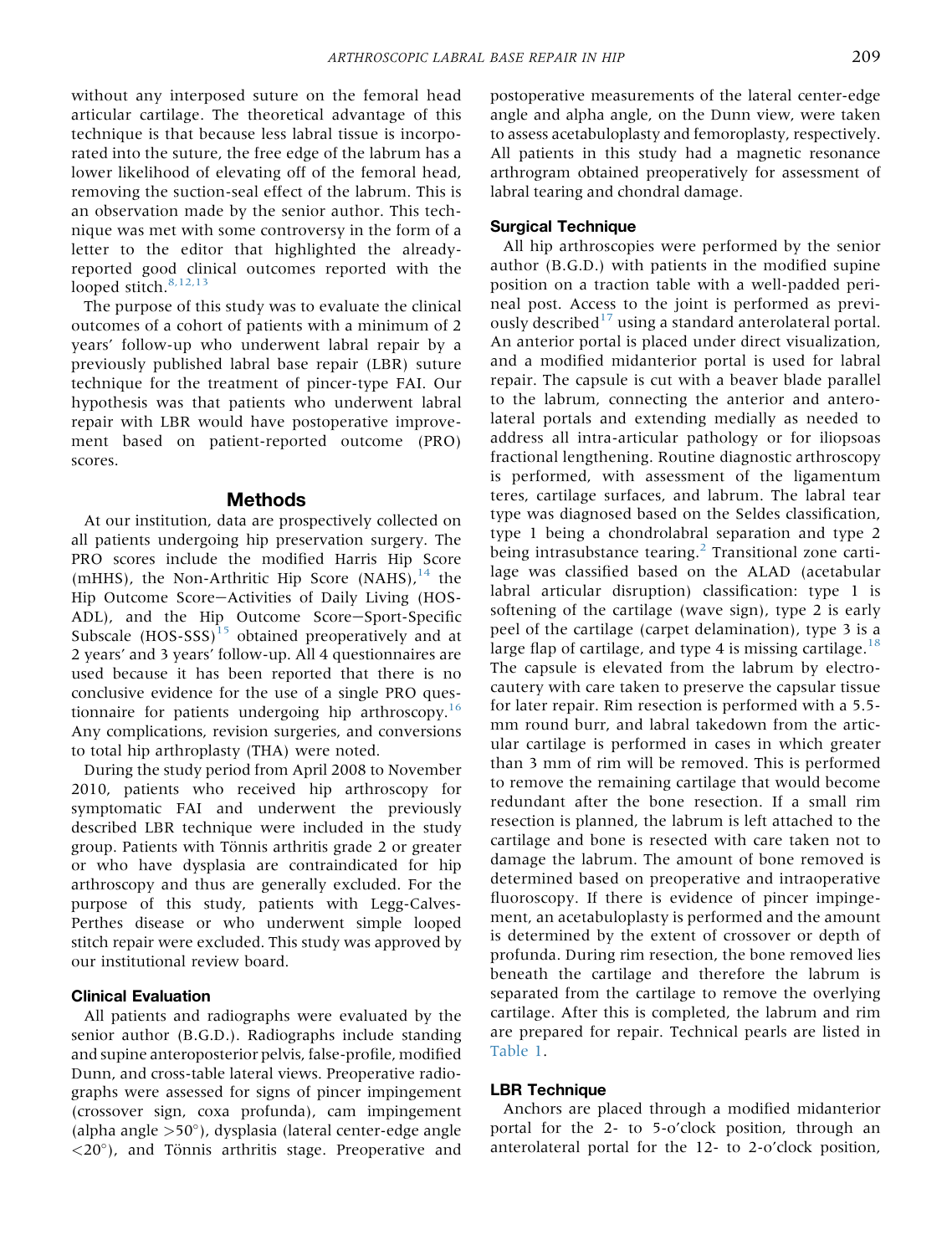#### <span id="page-2-0"></span>Table 1. Pearls for LBR

Perform careful capsule elevation to preserve labral tissue.

Use small-diameter suture passer through labrum.

- Place anchors close to cartilage to prevent lifting labrum off femoral head.
- Visualize starting point of anchor placement and then drill while monitoring articular surface for penetration.
- Use disposable cannula for working portal.
- Ensure that sufficient labral tissue is available and incorporated into suture.
- Perform adequate resection of bony impingement lesions.

and through a posterolateral portal for the 10- to 12-o'clock position. The holes are drilled as close to the cartilage as possible without violating the cartilage itself, aiming for 2 mm from the edge. This is important to prevent lifting the labrum off of the femoral head. The entry point of the drill is visualized from the peripheral compartment looking down onto the acetabular rim, and then the arthroscope is positioned in the central compartment to view the acetabular cartilage surface to ensure there is no penetration of the articular cartilage while drilling. This is repeated for as many anchors as needed for stable repair, with anchors placed approximately 6 to 8 mm apart. It is our preferred technique to drill all holes necessary before suture passage and anchor placement. A partially threaded cannula is then placed for suture and anchor passage. The LBR stitch is passed by use of a SutureLasso (Arthrex, Naples, FL) to pierce the labrum, and a stiff nonabsorbable FiberStick suture (Arthrex) is passed through its base. A rigid suture is used so that this can be passed directly through the FiberStick rather than passing a wire and exchanging for a suture. The direct passage of suture eliminates a step and saves time, which is important because this procedure is performed under traction. The narrow diameter of this instrument avoids splitting of the labrum, a potential pitfall when puncturing the labrum, especially with large bird-beak instruments. When the detached labrum is greater than 5 mm in thickness, the LBR is performed with a vertical mattress technique by passing the suture back through the base of the labrum. When the labrum is less than 5 mm in thickness, the mattress LBR technique is not recommended because the thinner labrum may not support the mattress-configuration labral base stitch. In this case the suture is passed around the labral base instead of back through the labrum (Fig 1). A knotless 2.9-mm PushLock suture anchor (Arthrex) is used to fix the suture to the acetabular rim. The labrum can be rotated into proper orientation by alternating tension on the sutures before anchor passage. These steps are repeated until all previously drilled holes are filled and the labrum has stable fixation. Once the labrum has been secured, traction is then released and the labrum is seen from the peripheral compartment in contact with the femoral head, re-creating the suction seal [\(Fig 2\)](#page-3-0). The hip is then flexed, providing access to the peripheral compartment, and osteoplasty is performed when indicated.

Patients are placed in an X-Act ROM brace (DJO Global, Vista, CA) for 2 weeks and use crutches with toe-touch weight bearing for 2 weeks. Physical therapy is begun as early as postoperative day 1 with passive range of motion using either a continuous passive motion machine or stationary bicycle.



Fig 1. Diagram of previously described technique. (A, acetabulum; FH, femoral head; L, labrum.) (A) Labral repair with a simple looped stitch passed circumferentially around the labrum, with the potential to cause bunching of the labrum and disrupting the contact seal. (B) The labral base stitch (LBR) involves a single passage of suture through the base of the labrum, providing secure fixation of the labral base while preserving the free edge for contact with the femoral head, allowing the labrum to serve its function as a suction seal. (C) LBR with a vertical mattress technique involves 2 passes of the suture through the base of the labrum. This technique is recommended when the width of the labrum is at least 5 mm.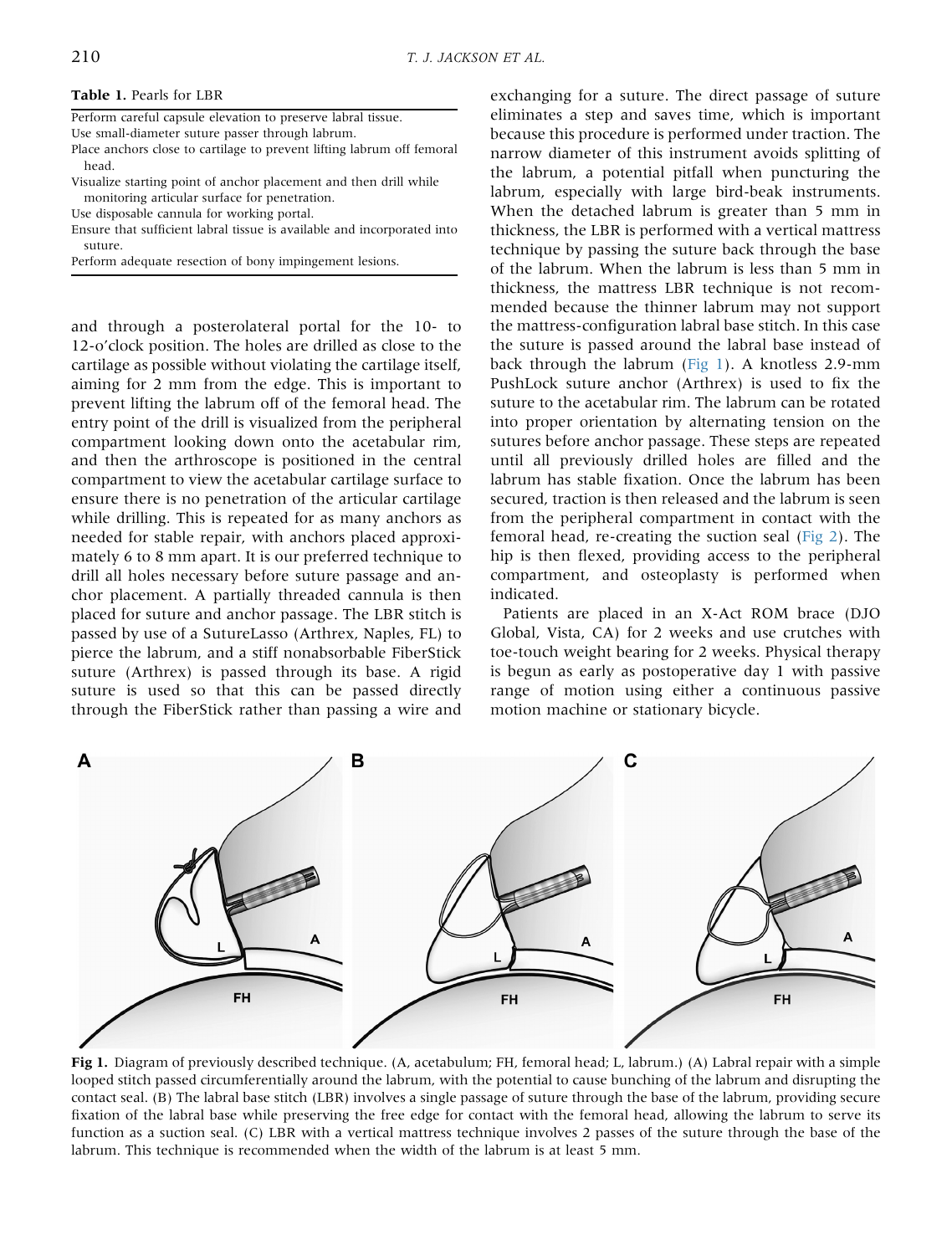<span id="page-3-0"></span>

Fig 2. Arthroscopic photograph of anterosuperior labrum of right hip after LBR. This view from the peripheral compartment with traction off shows the free edge of the labrum resting on the femoral head, restoring the suction-seal function of the labrum.

#### Statistical Analysis

A 2-tailed paired t test was used to analyze changes in PRO scores (mHHS, NAHS, HOS-ADL, and HOS-SSS) and pain scores (visual analog scale [VAS]) from preoperatively to postoperatively. On the basis of previous studies,[19,20](#page-5-0) a power analysis was performed using a mean improvement in mHHS of 20 and an SD of 15. With power set at 0.8, 22 patients would be needed to have adequate power.  $P < .05$  was considered statistically significant.

#### Results

During the study period, 66 patients met the inclusion criteria. Of these patients, 54 (82%) were available for follow-up. The mean age was  $28.8 \pm 12.8$  years (range, 14 to 57 years). One patient had a prior hip arthroscopy at an outside institution and underwent revision because of continued hip pain from unaddressed FAI, whereas all others underwent primary hip arthroscopy. The mean length of follow-up for this cohort was  $2.4 \pm$ 0.58 years (range, 1.7 to 4.1 years). Patient demographic data are presented in Table 2.

Findings at the time of surgery are detailed in Table 3. All patients had a labral tear, 36 had cartilage damage at the chondrolabral junction, and 10 had ligamentum teres tears. All patients underwent labral repair by the previously described technique. Other procedures included femoral osteoplasty in 34 patients, chondroplasty in 44, and ligamentum teres debridement in 10 ([Table 4\)](#page-4-0).

At final follow-up, there was significant improvement in all PRO scores (mHHS, NAHS, HOS-ADL, and HOS-SSS) ( $P < .0001$ ) ([Table 5](#page-4-0)). The mHHS improved by 25.5 points, the NAHS improved by 27.3 points, the

Table 2. Patient Demographic Data for Cohort Receiving LBR  $(n = 54)$ 

| Category                           | Data          |
|------------------------------------|---------------|
| Gender $[n \ (\%)]$                |               |
| Female                             | 34 (63)       |
| Male                               | 20 (37)       |
| Side $[n \ (\%)]$                  |               |
| Right                              | 28 (52)       |
| Left                               | 26 (48)       |
| Revision $[n (%)]$                 | 1(1.8)        |
| Workers' Compensation $[n \ (\%)]$ | 3(5.5)        |
| Impingement $[n (%)]$              |               |
| Isolated cam                       | 3(5.5)        |
| Isolated pincer                    | 19 (35)       |
| Combined                           | 32 (59)       |
| Mean age (range) (yr)              | 28.81 (14-57) |

HOS-ADL improved by 23.2 points, and the HOS-SSS improved by 32.6 points. The VAS pain score had a significant improvement from 6.5 to 2.3 ( $P < .0001$ ). The patient satisfaction rating was 8.6, with 48 patients (88.8%) reporting a satisfaction rating of 7 or greater. On the basis of the mHHS, 46 patients (85.2%) achieved a good or excellent result. There were no perioperative complications. Overall, 3 patients (5.6%) required revision surgery and 2 (3.7%) required conversion to THA at a mean of 18 months after arthroscopy. The previous labral repair was healed in all 3 revision cases. One patient underwent revision for heterotopic ossification excision, and the other 2 underwent revision for recurrent pain after arthroscopy. Intraoperative findings for the latter 2 patients showed adhesions and cartilage defects that were treated with chondroplasty. The patients who required THA were aged 48 and 53 years; 1 had dysplasia, and the other patient was a Workers' Compensation patient. The 3 revision arthroscopies were performed at a mean of 677 days postoperatively (range, 322 to 1,048 days). Two patients ultimately achieved an excellent outcome after revision, whereas 1 patient had a poor outcome at final follow-up.

Table 3. Operative Findings for Labrum and Articular Cartilage

|                                                | No. of Patients |
|------------------------------------------------|-----------------|
| Labral tear (Seldes classification)            |                 |
|                                                | 32              |
| 2                                              | 8               |
| Combined                                       | 14              |
| Total                                          | 54              |
| Cartilage (ALAD classification <sup>18</sup> ) |                 |
| $\Omega$                                       | 18              |
|                                                | 10              |
| 2                                              | 16              |
| 3                                              | 9               |
| 4                                              |                 |
| Total                                          | 54              |

ALAD, acetabular labral articular disruption.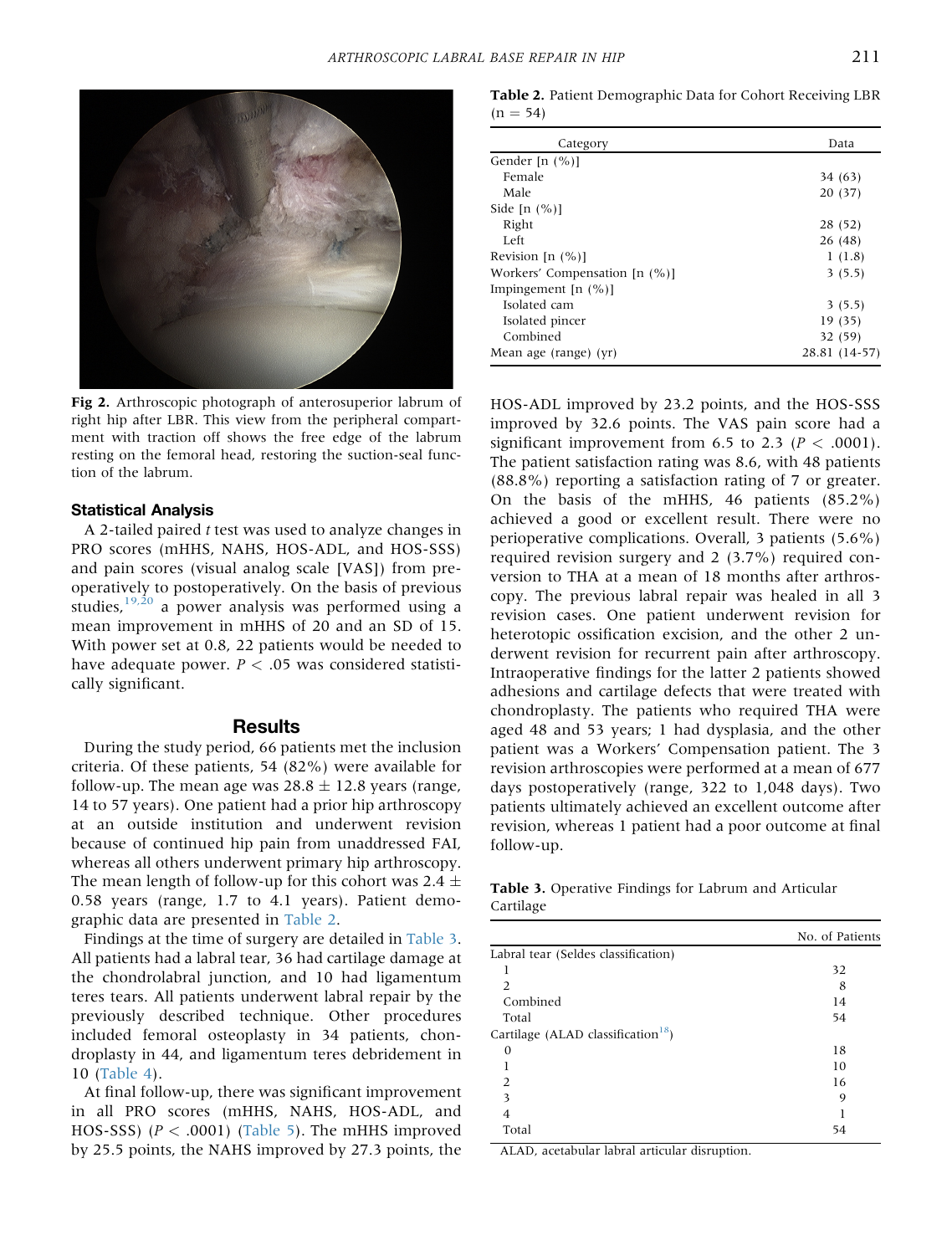<span id="page-4-0"></span>Table 4. Associated Procedures Performed at Time of Labral Repair

|                                | No. of Procedures $(\% )$ |
|--------------------------------|---------------------------|
| Acetabuloplasty                | 51 (94)                   |
| Iliopsoas release              | 19 (35)                   |
| Chondroplasty                  | 44 (81)                   |
| Ligamentum teres debridement   | 10(19)                    |
| Osteoplasty                    | 34 (63)                   |
| Capsule plication              | 26 (48)                   |
| Capsule release                | 28 (52)                   |
| Loose body removal             | 7(13)                     |
| Trochanteric bursa debridement | 3(5.5)                    |
| Gluteus medius repair          | 1(1.9)                    |
| Microfracture                  | $\Omega$                  |

For patients who underwent acetabuloplasty, the lateral center-edge angle decreased from  $29.4^{\circ} \pm 5.8^{\circ}$  to  $27.3^{\circ} \pm 5.9^{\circ}$  (P = .0002). For patients who had femoroplasty, the alpha angle decreased from  $61.3^{\circ} \pm 11.5^{\circ}$ to  $44.8^{\circ} \pm 7.3^{\circ}$  ( $P < .0001$ ).

#### **Discussion**

Arthroscopic labral repair by the described LBR technique has been shown to be a successful technique for labral repair based on the PROs reported in this study. This technique generated a response from advocates of the looped stitch technique when initially published.[12](#page-5-0) Although the benefits of labral repair continue to be shown,  $7-10$  on the basis of current clinical outcomes research, the specific technique most optimal for repair remains to be determined. The theoretical benefit of LBR is incorporation of only the base of the labrum, allowing the free edge to be in contact with the femoral head. In addition, by not looping a suture around the entire labrum, the procedure is less likely to lift the labrum up onto the acetabular rim and off of the femoral head. This would then eliminate the suction-seal function of the labrum.<sup>[4](#page-5-0)</sup>

Similar to joints such as the shoulder and knee for which the aim is anatomic reconstruction, the objective of the described technique is to restore the anatomy of the labrum. Theoretically, by restoring the anatomy of the labrum, the function of the labrum can be restored. A repair in which the labrum is lifted off of the head does not restore the optimal function of the labrum.

Table 5. Preoperative and Postoperative PRO, VAS, and Patient Satisfaction Scores

|              | Preoperative    | (Mean $\pm$ SD) Postoperative (Mean $\pm$ SD) | Significance |
|--------------|-----------------|-----------------------------------------------|--------------|
| mHHS         | $63.7 + 17.9$   | $89.9 \pm 13.0$                               | P < .00001   |
| HOS-ADL      | $66.9 \pm 21.2$ | $91.0 + 14.4$                                 | P < .00001   |
| HOS-SSS      | $46.5 + 24.8$   | $79.2 + 25.4$                                 | P < .00001   |
| <b>NAHS</b>  | $60.9 + 21.1$   | $87.9 \pm 15.7$                               | P < .00001   |
| <b>VAS</b>   | $6.5 + 2.2$     | $2.3 + 2.3$                                   | P < .00001   |
| Satisfaction |                 | $8.6 \pm 2.0$                                 |              |

A benefit of the LBR technique lies in the ability to protect against lifting the labrum from the femoral head. By incorporating only the base of the labrum, the remainder of the labrum is free to maintain its close approximation to the head while not lifting the entire labrum off of the head in the case of a misplaced anchor or over-tensioned suture.

The postoperative improvement after labral repair in our cohort is similar to most studies on labral repair.<sup>[7-10](#page-5-0)</sup> Larson and Giveans<sup>[7](#page-5-0)</sup> showed a significantly improved mHHS, Short Form 12 score, and VAS score in patients treated with labral repair versus labral debridement at a mean of 3.5 years, with the labral repair cohort scoring 94.3 on the mHHS. More recently, Krych et al. $^{10}$  $^{10}$  $^{10}$  performed a prospective, randomized study with 18 patients undergoing labral repair and 18 patients undergoing limited debridement after rim trimming. The repair group showed a significantly higher mean HOS-ADL at a mean of 32 months' follow-up, with a mean score of 91.2, which is comparable to our cohort's score of 91.0. The improvement seen in our results, as well as the previous studies, is substantial and is a testament to the benefits of labral repair. The clinical benefit of LBR versus looped suture fixation is unknown and will be very difficult to elucidate because there are a multitude of confounding variables.

The strengths of this study include the large cohort of patients with a mean follow-up greater than 2 years using 4 PROs. The 4 PRO scores are an invaluable tool for measuring clinical outcomes.<sup>[16,21](#page-5-0)</sup> The use of multiple scoring systems as well as the more simple patient satisfaction rating and VAS score allows researchers to look for consistency in patient reporting, as well as overcome ceiling effects that can occur.

#### Limitations

A limitation to this study is the lack of a comparison group. Our aim was to show the safety and efficacy of a previously published technique, not to compare labral repair with labral debridement or with other means of labral repair. Future studies could perhaps aim to match groups based on suture configuration; however, this will also be limited by other variables such as associated procedures. Associated procedures do create additional variables that make the suture technique difficult to isolate as a cause for clinical outcomes. Very rarely is the exact same procedure performed in each hip. Just as each hip has very different morphology (e.g., cam/ pincer impingement, labral tear location, instability, femoral version, snapping, or peritrochanteric disorders), each hip receives different treatment. This is a limitation of research that is inherent to clinical outcomes studies, specifically hip arthroscopy. Postoperative imaging is paramount to assessing surgical techniques. We did not evaluate labral healing with postoperative magnetic resonance imaging (MRI). The